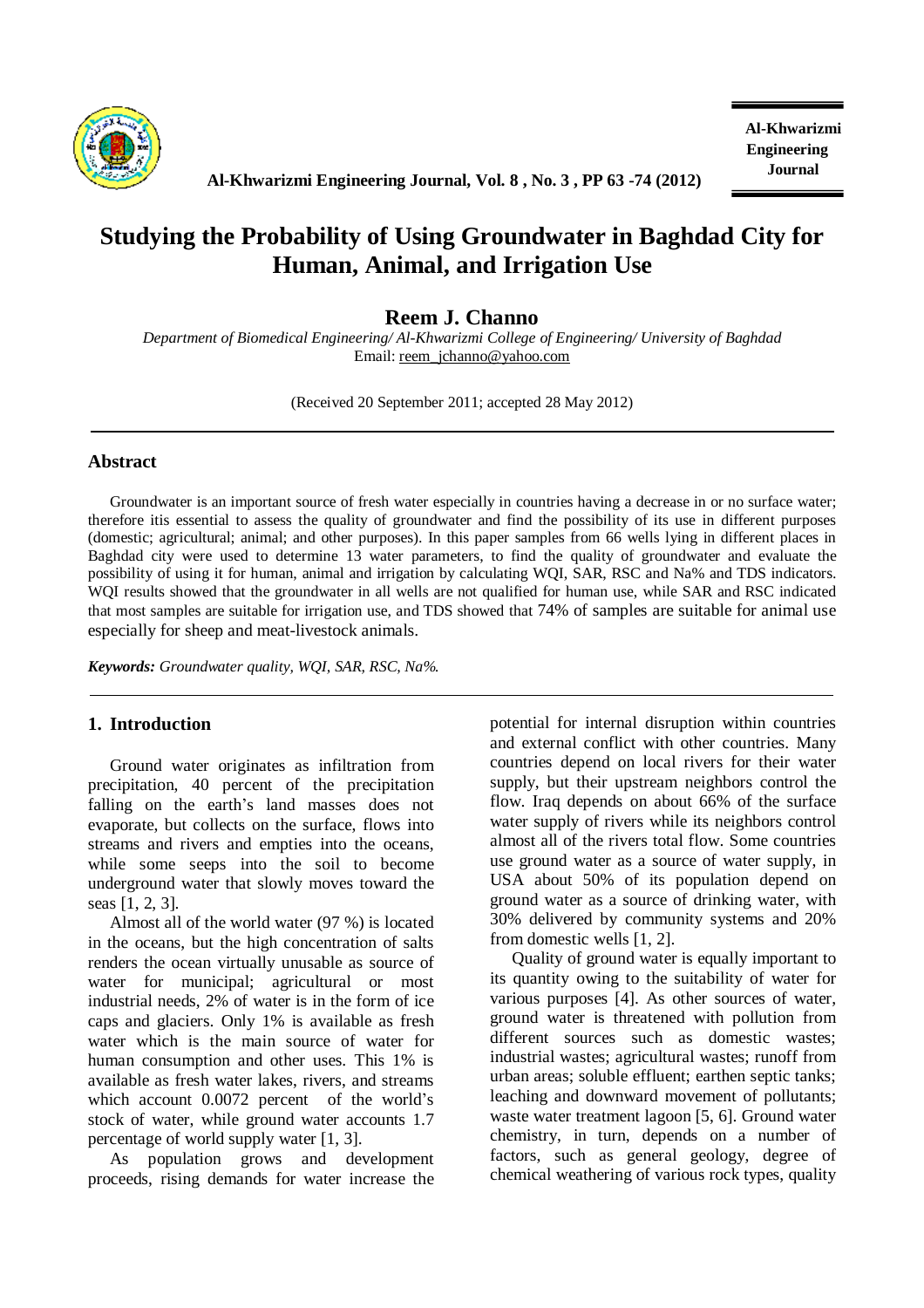of recharge water and inputs from sources other than water-rock interaction, such factors and their interaction result in a complex ground water quality [4], therefore monitoring and conserving this important resource is essential.

The aim of this study is to show the possibility of using ground water of Baghdad city for domestic, irrigation and animal purposes .

## **2. Description of the Study Area**

Raw water samples were taken from wells drilled in different places of Baghdad City by the Ministry of Water Resources of Iraq. Baghdad City lies 43m above see water level, 33º 19' 33" latitude and 44º 26' 19" longitude within the Tigris River [7], with overall area of  $4555$  Km<sup>2</sup> (about 1.5% of Iraq overall area), and a population of about 7.2 million people (about 24% of Iraq population) [8]. Fig.1 shows the locations of the wells in Baghdad city (45 well in AL-Karkh side and 21 in AL-Rusafa) using ArtGIS 9.



**Fig.1. Wells Drilled in Different Places in Baghdad City.**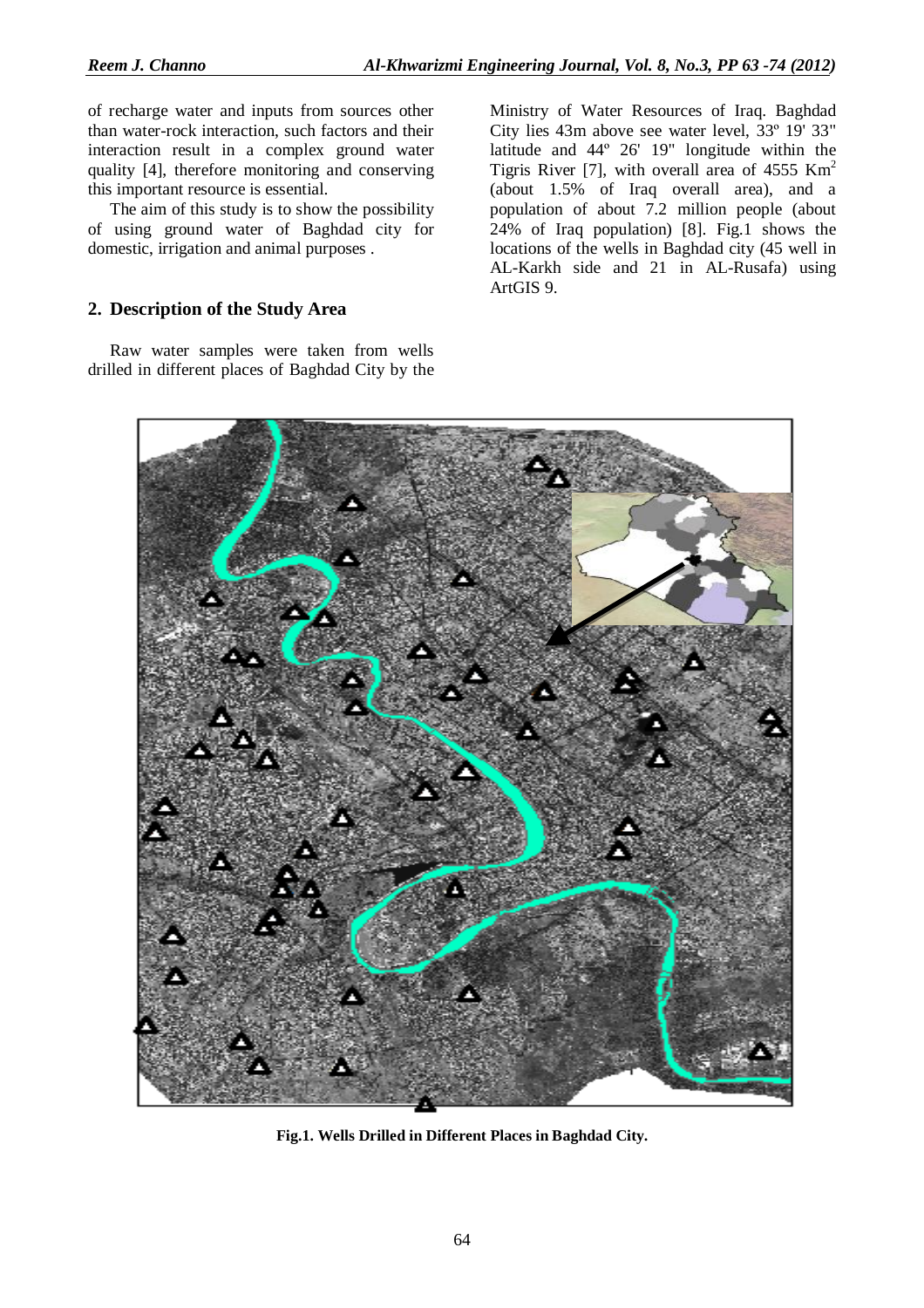## **3. Samples Collection**

The data used in this paper were taken from 66 wells lying in different places in Baghdad City from 33º10'00" to 33º30'00" in latitude and from 44º15'00" to 44º30'00" in longitude; and within 25m in depth by the ministry of water resources of Iraq. One sample of ground water from each well was already analyzed physically and chemically and parameters of EC, pH, T.D.S, TH, Cl,  $CO<sub>3</sub>$ ,  $HCO<sub>3</sub>$ ,  $SO<sub>4</sub>$ ,  $NO<sub>3</sub>$ ,  $Ca$ ,  $Mg$ ,  $Na$  and K were determined for the 66 samples by the same ministry. Table 1 shows the max., min., average and standard deviation values of these parameters for the ground water samples. These data were taken and used to evaluate the probability of water use for human, animal and agriculture by calculating WQI (water quality index), SAR (sodium adsorption ratio), RSC (residual sodium carbonate) and Na% (sodium percentage) indicators.

#### **Table 1,**

**Minimum, Maximum, Average and Standard Deviation Values of Physical and Chemical Parameters of Ground Water Samples.** 

| <b>Parameter</b>    | Min.<br>value | Max.<br>value | Mean<br>value | Sd.<br>value |
|---------------------|---------------|---------------|---------------|--------------|
| pH                  | 7.2           | 8.7           | 7.8           | 0.3788       |
| EC                  | 1100          | 29600         | 7179.8        | 5746.9       |
| T.D.S               | 864           | 19064         | 4735.3        | 3672.8       |
| TH<br>(as $CaCo3$ ) | 696.4         | 10664         | 2337.7        | 3249.11      |
| Cl                  | 107           | 8724          | 1477.5        | 1616.1       |
| CO <sub>3</sub>     | 0             | 70            | 7.6364        | 15.66        |
| HCO <sub>3</sub>    | 33            | 491           | 163.62        | 105.74       |
| $SO_4$              | 40            | 3110          | 688.18        | 502.77       |
| NO <sub>3</sub>     | 0.1           | 17.5          | 2.3689        | 3.3617       |
| Ca                  | 72            | 1100          | 407.65        | 252.11       |
| Mg                  | 67            | 1924          | 542.21        | 449.96       |
| Na                  | 101           | 6405          | 1386.8        | 1254.3       |
| K                   | 2             | 60            | 12.944        | 11.82        |

All parameters are in mg/l except pH has no unit and EC in μS/cm.

## **4. Drinking Water Parameters**

Thirteen water parameters were determined and compared with the Iraqi drinking water standards and also using the WHO and US public health service drinking standard values if any absence in the Iraqi standards as shown in table 2. **Table 2,** 

**Water Quality Standard [6, 15].** 

| <b>Parameters</b> | <b>Iraqi Drinking Standard</b> |  |
|-------------------|--------------------------------|--|
| pH                | $6.5 - 8.5$                    |  |
| EC                | 1500 *                         |  |
| <b>TDS</b>        | 1000                           |  |
| TH                | 500                            |  |
| (as $CaCo3$ )     |                                |  |
| Ca                | 150                            |  |
| Mg                | 100                            |  |
| Na                | 200                            |  |
| K                 | $12 *$                         |  |
| C <sub>1</sub>    | 350                            |  |
| CO <sub>3</sub>   |                                |  |
| HCO <sub>3</sub>  | 120 **                         |  |
| $SO_4$            | 400                            |  |
| NO <sub>3</sub>   | 50                             |  |
|                   |                                |  |

All parameter are in mg/l except pH has no unit and EC in  $\mu$ S/cm. \* WHO standard [6]. \*\* US public health service value [6].

## **4.1. pH**

pH values for the samples vary between 7.2 and 8.7 with a standard deviation of 0.3788. All of the samples were within the Iraqi standard range except for one sample. pH usually has no direct impact on consumers, but it is one of the most important operational water quality parameters [9]. Fig. 2 shows the cumulative percentage for no. of samples vs. pH values indicating that all of the samples are within the drinking standards.



**Fig. 2. pH Values vs. Cumulative Percentage of the Samples.**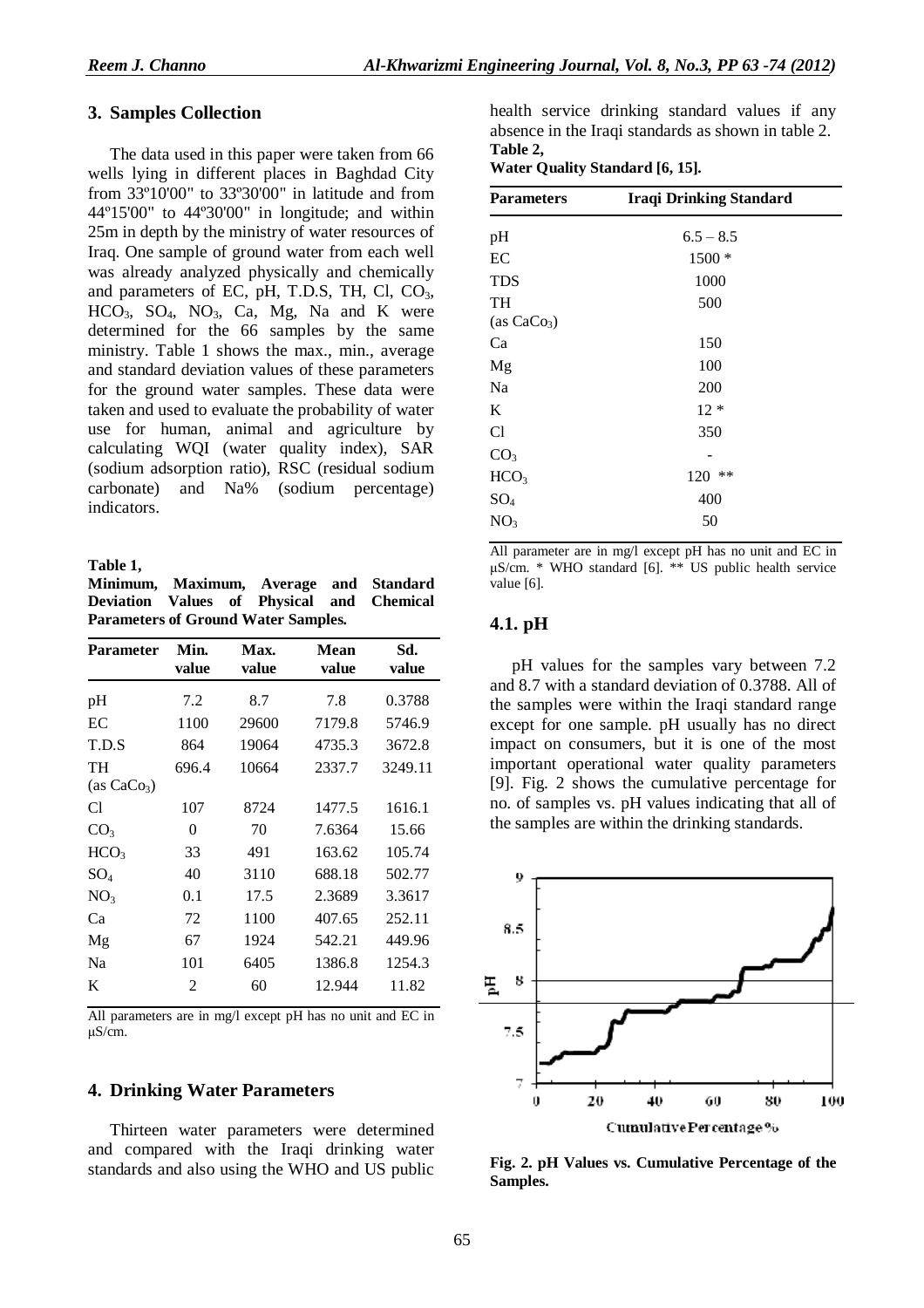#### **4.2. Chloride (Cl)**

The maximum value of Cl was 8724 mg/l and the minimum 107 mg/l with a standard deviation of 1616.1. No health-based guideline value is proposed for chloride in drinking water. However, chloride concentration in excess of about 250 mg/l gives water detectable or salty test which is objectable to many people [9, 10].



**Fig. 3. Cl Values vs. Cumulative Percentage of Samples.** 

In ground water the high concentration of chloride may be attributed to the presence of soluble chloride from rocks and saline intrusion [10]. Also high chloride concentration may be an indication of pollution from sewage leakage. Fig. 3 shows that 23% of samples are within the Iraqi standard for drinking water which is 350 mg/l.

#### **4.3. Total Hardness (TH)**

Hardness of water is defined as the inhabitation of soap action in water which is due to the precipitation of Mg and Ca salts [11, 14]. TH is calculated from the formula [11];

TH (CaCO3) mg/l = 2.497 Ca + 4.115 Mg …(1)

TH of water limits are used for industrial purposes, it causes scaling in pots and boilers, closure in pipes, and may cause health problems to human, such as kidney failure and some evidence indicates its role in heart diseases [6, 11]. However, no health-based guideline value is proposed for hardness, also the degree of hardness in water may affect its acceptability to the consumer in terms of taste and scale deposition [9].

Iraqi standard proposed a value of 500 mg/l for drinking water standard [15], Fig.4 shows that all the samples are out of the permissible limit.



**Fig. 4. TH Values vs. Cumulative Percentage of Samples.** 

#### **4.4. Sodium (Na)**

Sodium concentration ranged from 101 mg/l to 6405 mg/l with a standard deviation of 1254.3. As shown in Fig. 5 only 9% of the samples are within the permissible limit. Concentration in excess of 200 mg/l of Na gives rise to unacceptable (salty) taste [9]. Na salts are not actually toxic substances to human because of efficiency with which mature kidneys excrete Na [10].



**Fig. 5. Na Values vs. Cumulative Percentage of Samples.**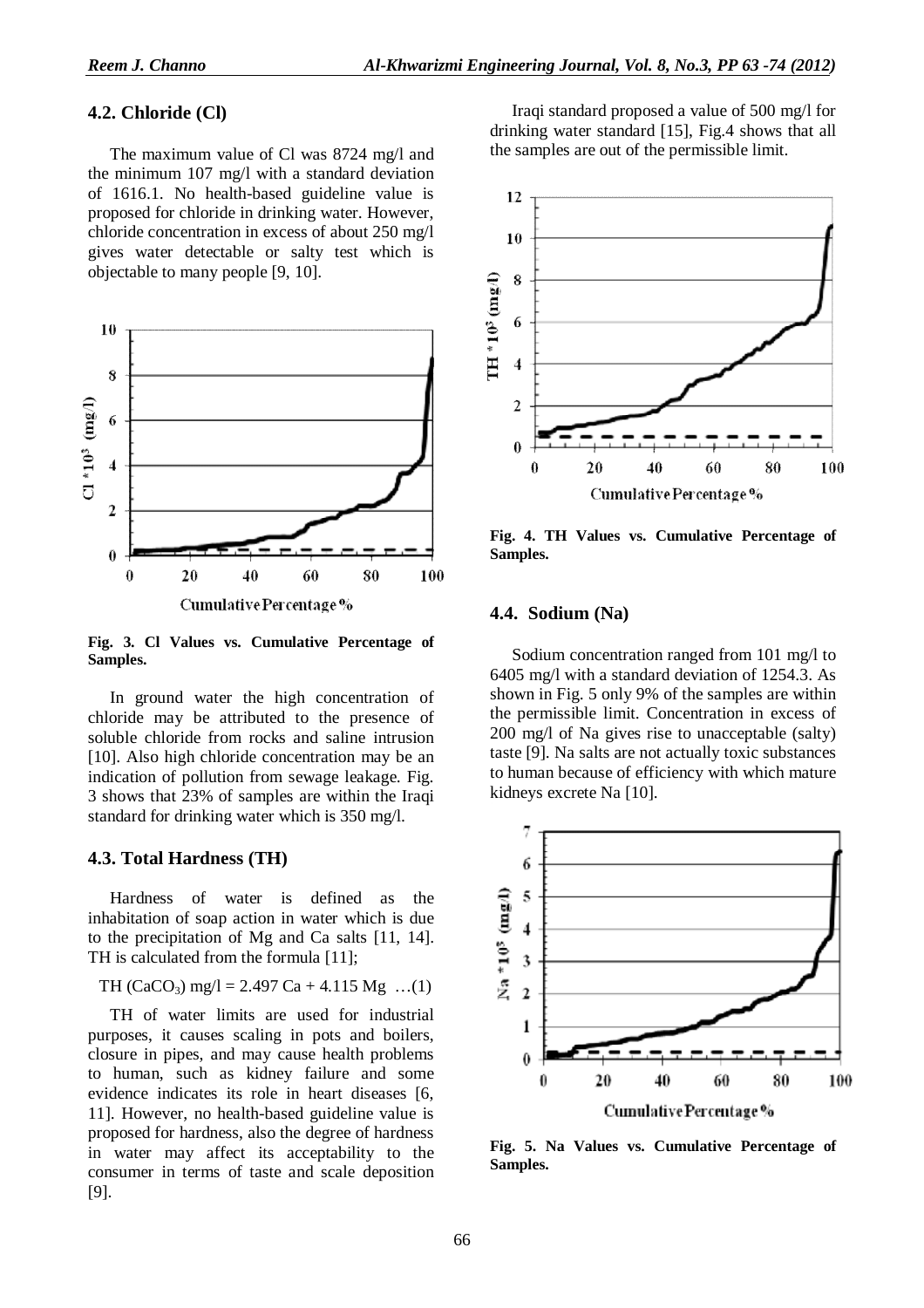Sodium concentration is important in irrigation water but high concentration is an issue in irrigated areas when the ratio of soluble sodium to calcium and magnesium ions in water is high this can cause low permeability soil and become salty  $[14]$ .

#### **4.5. Sulfate (SO4)**

The maximum concentration was 3110 mg/l and the minimum was 40 mg/l with standard deviation equal to 502.77, about 36% of the samples were within the Iraqi standard [15] which is 400 mg/l as shown in Fig. 6.

Studies with human volunteers indicate a laxative effect at sulfate concentration of 1000- 1200 mg/l but no increase in diarrhea, dehydration or weight loss. The presence of sulfate in drinking water may also cause noticeable taste and may contribute to the corrosion of distribution systems [9].



**Fig. 6. SO<sup>4</sup> Values vs. Cumulative Percentage of Samples.** 

#### **4.6. Total Dissolved Solid (TDS)**

The TDS concentration ranged from 864 mg/l to 19064 mg/l with a standard deviation of 3672.8; all samples except one exceeded the permissible limit 1000 mg/l as shown in Fig. 7. No health based guideline value is proposed. However, the presence of high levels of TDS in drinking water may be objectionable to the consumer [9].

TDS is a general indication of the amount of water salty and its originally and kind, knowing that the kind and concentration of dissolved salt in water depend on the environment of the study area, kind of existing rocks and velocity of ground water runoff [14].



**Fig. 7. TDS Values vs. Cumulative Percentage of Samples.** 

#### **4.7. Electrical Conductivity (EC)**

Values of EC ranged from 1100 μS/cm to 29600 μS/cm with standard deviation equal to 5746.9, EC is an indication of the total dissolved salt content in water consequently it indicates the capacity of an electrical current that passes through the water, which in turn is related to the concentration of ionized substance present in it [10]. Fig. 8 shows the cumulative percentage for no. of samples vs. EC values.



**Fig. 8. EC Values vs. Cumulative Percentage of Samples.**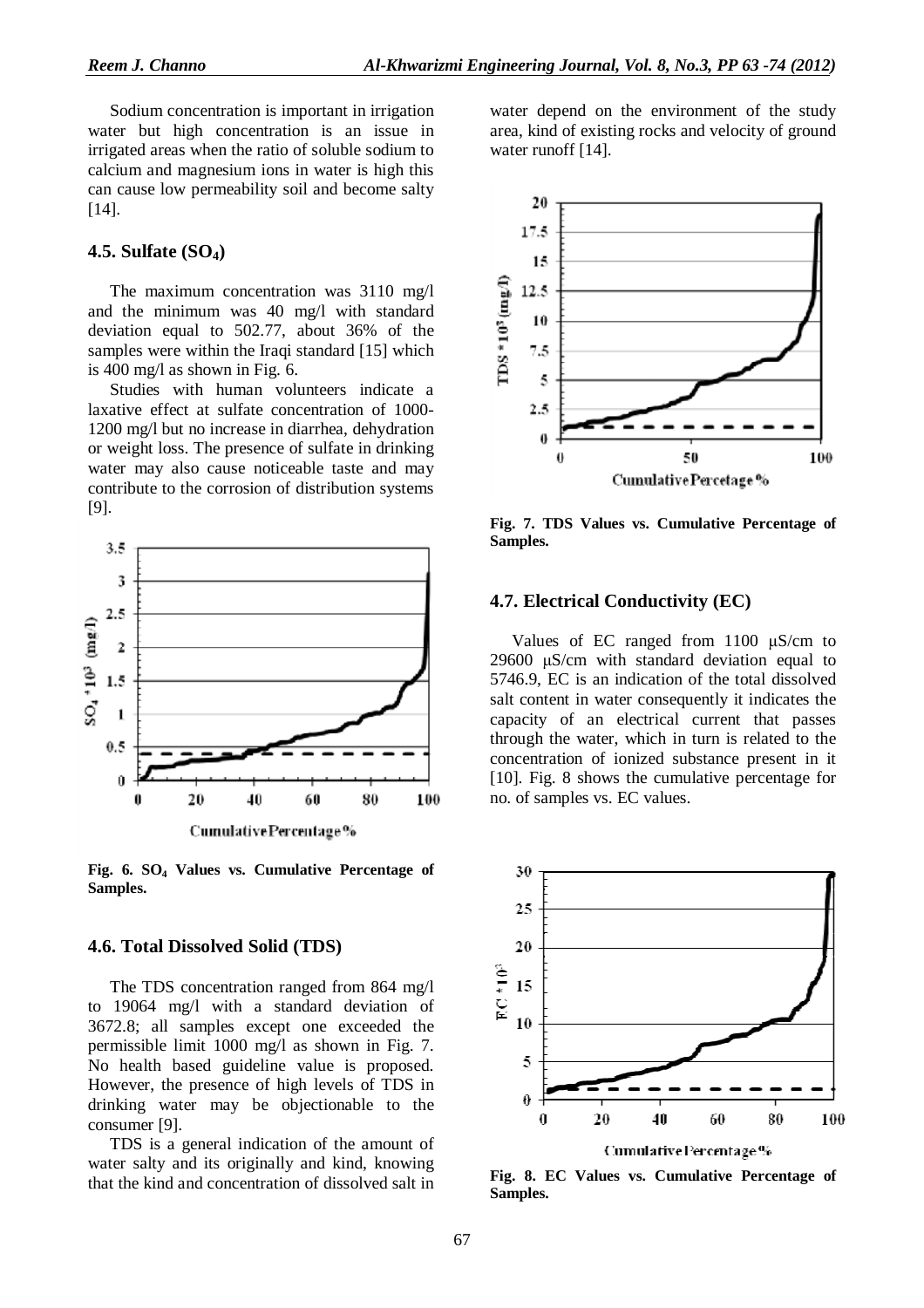The maximum limit of EC in drinking water is prescribed as 1500 μS/cm by WHO [6], the interpreted water quality with respect to EC indicates that 2 samples only lies in the good range for drinking water purposes.

### **4.8. Bicarbonates and Carbonate (HCO<sup>3</sup> & CO3)**

Bicarbonate and carbonate ions are the main resource for alkalinity in water which give an unpleasant taste to water. The main resource of bicarbonate ion ground water is from the infiltration water containing dissolved carbondioxide [14].



**Fig. 9. HCO<sup>3</sup> Values vs. Cumulative Percentage of Samples.** 



**Fig. 10. CO<sup>3</sup> Values vs. Cumulative Percentage of Samples.** 

Fig. 9 shows that 42% of samples are within the permissible limit for  $HCO<sub>3</sub>$  which is 120 mg/l depending on US public health service value [6]. While fig.10 shows the cumulative percentage for no. of samples vs.  $CO<sub>3</sub>$  values

#### **4.9. Nitrate (NO3)**

It is an important ion for agriculture that decreases the usage of nitrogen for fertilization but with excessive concentrations it becomes toxic to human [14]. The maximum value of  $NO<sub>3</sub>$ was 17.5 mg/l and the minimum was 0.1 mg/l with a standard deviation of 3.362 which is within the acceptable limit of 50 mg/l depending on the Iraqi standard for drinking water [15]. As shown in Fig. 11, all the samples are within the acceptable limits.



**Fig. 11. NO<sup>3</sup> Values vs. Cumulative Percentage of Samples.** 

#### **4.10. Calcium (Ca)**

Calcium concentration of the tested samples ranged from 72 mg/l to 1100 mg/l with a standard deviation of 252.11, As shown in Fig. 12, 12% of the samples were within the acceptable value of 150 mg/l (Table 2) [15]. Ca is presented in ground water as suspension where calcium bicarbonate is the prime cause for the hardness in water [10, 14]. Excessive calcium in drinking water is linked to the formation of concretions in the body and may cause gastro intestinal diseases and stone formations [10].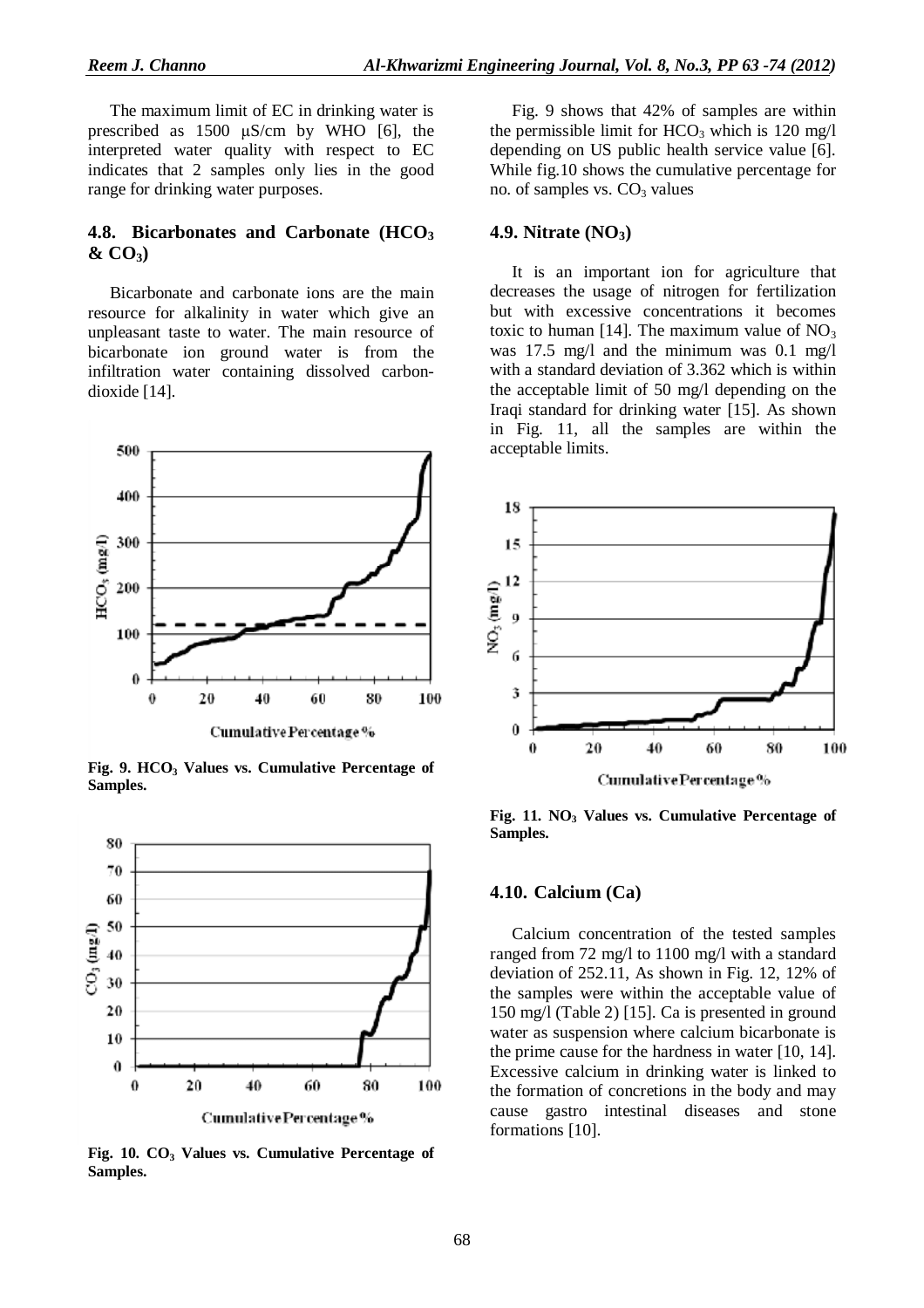

**Fig. 12. Ca Values vs. Cumulative Percentage of Samples.** 

#### **4.11. Magnesium (Mg)**

The concentration of Mg ranged from 67 mg/l to 1924 mg/l with a standard deviation of 449.96, 91% of the samples (Fig.13) exceeded the acceptable limit of 100 mg/l depending on the Iraqi standard [15].



**Fig. 13. Mg Values vs. Cumulative Percentage of Samples.** 

#### **4.12. Potassium (K)**

Potassium concentration of the samples ranged from 2 mg/l to 60 mg/l with standard deviation 11.82. Potassium is an essential element for plants and animals. The elements present in the plant material and are lost from agricultural soil by crop harvesting and removal as well as leaching and runoff on organic residues [10]. Fig.14 shows that 64% of samples are within the acceptable range of 12 mg/l depending on WHO standard [6].



**Fig. 14. K Values vs. Cumulative Percentage of Samples.** 

#### **5. Results and Discusion**

#### **5.1. Water Quality Index (WQI)**

WQI is used to reduce the large amount of water quality parameters to a single numerical value [10]. The importance of various parameters depend on the intended use of water [12]; here, water quality parameters are used to evaluate the suitability of groundwater for human consumption.

To calculate WQI the following steps were used [6, 10, 11, 12, 13];

- 1. Each of the 13 parameters (EC, pH, T.D.S, TH, Cl, CO<sub>3</sub>, HCO<sub>3</sub>, SO<sub>4</sub>, NO<sub>3</sub>, Ca, Mg, Na and K) has been given an assigned weight (wi) according to its relative importance in the overall quality of water for drinking purposes as shown in Table 3 ranging from 1 to 5. A maximum weight of  $\overline{5}$  is given to the parameters  $SO_4$ ,  $NO_3$ , Cl, and TDS for their importance in water quality assessment, while a minimum value of 1 is given to the parameters TH, k, and  $CO<sub>3</sub>$  that play an insignificant role in the water quality assessment [11].
- 2. Second step is finding the relative weight depending on the following equation;

$$
Wi = wi / \sum_{i=1}^{n} wi
$$
...(1)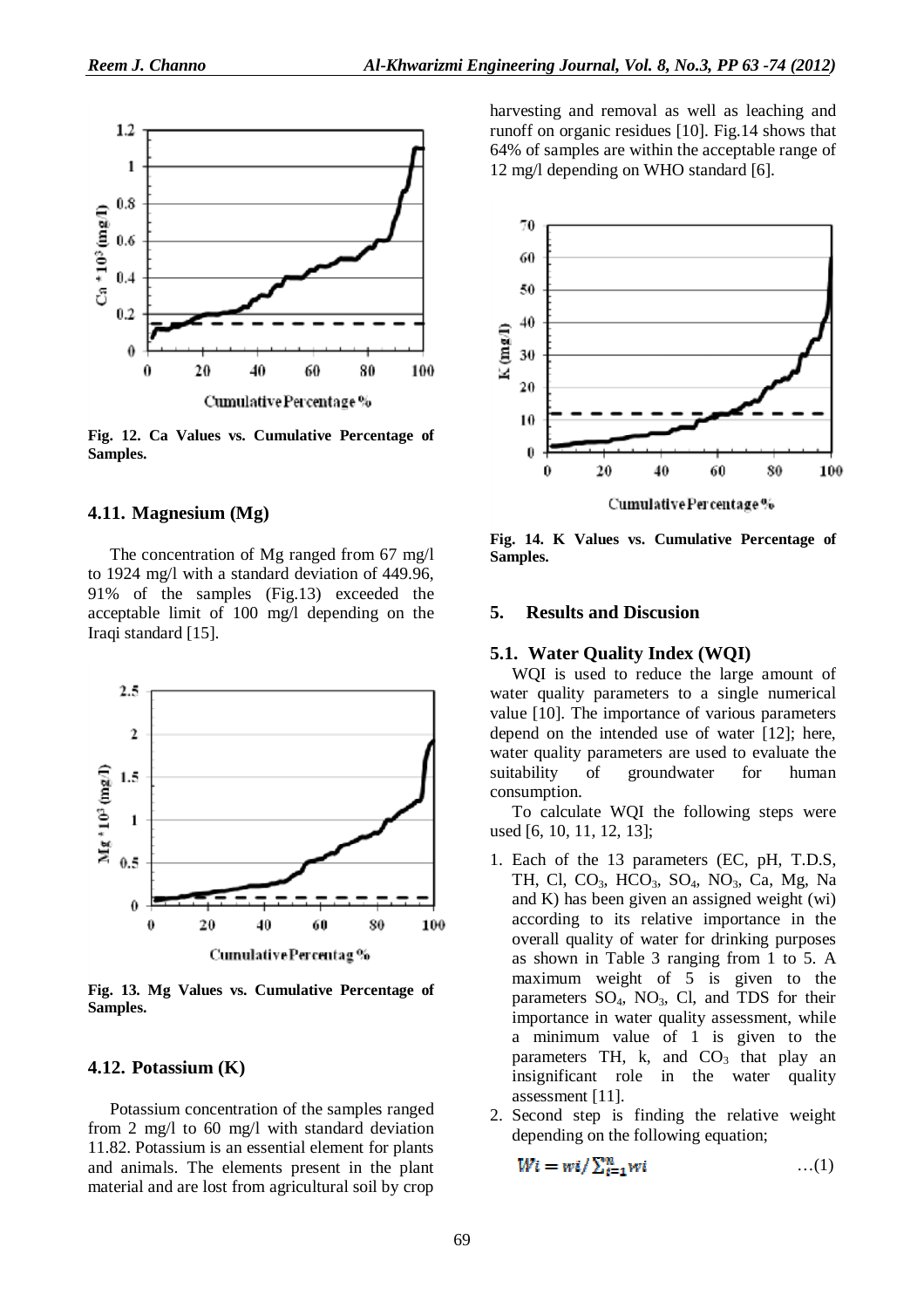where  $Wi =$  relative weight, wi = weight of each parameter,  $n =$  number of parameters.

#### **Table 3,**

**Water Quality Standard, Assigned and Relative Weight Value Needed to Calculate Water Quality Index.** 

| <b>Parameters</b>             | <b>Drinking</b><br>standard<br>mg/l | <b>Assigned Relative</b><br>weight<br>wi | weight<br>Wi |
|-------------------------------|-------------------------------------|------------------------------------------|--------------|
| pH                            | $6.5 - 8.5*$                        | 2                                        | 0.05         |
| EC                            | $1500**$                            | 3                                        | 0.075        |
| <b>TDS</b>                    | 1000                                | 5                                        | 0.125        |
| TH<br>(as CaCo <sub>3</sub> ) | 500                                 | 1                                        | 0.025        |
| Ca                            | 150                                 | 3                                        | 0.075        |
| Mg                            | 100                                 | 3                                        | 0.075        |
| Na                            | 200                                 | 4                                        | 0.1          |
| K                             | 12                                  | 1                                        | 0.025        |
| C1                            | 350                                 | 5                                        | 0.125        |
| CO <sub>3</sub>               |                                     | 1                                        | 0.025        |
| HCO <sub>3</sub>              | 120                                 | 2                                        | 0.05         |
| $SO_4$                        | 400                                 | 5                                        | 0.125        |
| NO <sub>3</sub>               | 50                                  | 5                                        | 0.125        |

\* pH has no unit, \*\* EC in μS/cm.

3. Third step is calculating the quality rating Qi using the equation;

$$
Qi = \left(\frac{Ci}{si}\right) * 100 \qquad \qquad \dots (2)
$$

Except for pH where Qi is calculated from the fallowing equation;

$$
Qi = \left(\frac{Ci - 7}{Si - 7}\right) * 100 \qquad \qquad \dots (3)
$$

where  $Qi =$  quality rating,  $Ci =$  concentration of each water parameter in mg/l,  $Si = standard$ value for each water parameter.

 $Qi = 0$  when pollutant is totally absent in the water sample and  $Qi = 100$  when the value of the parameter is just equal to its miscible value, thus the higher the value of Qi is, the more polluted is the water [12, 13].

4. Last step is computing WQI using the following equation;

$$
WQI = \sum_{i=1}^{n} (Wi * Qi) \qquad \qquad \dots (4)
$$

where  $WQI =$  water quality index,  $Qi =$  rating based on the concentration of i<sup>th</sup> parameter, Wi  $=$  relative weight of i<sup>th</sup> parameter.

In the end of the last step WQI is computed for each sample (for each well), it ranged from 51 to 1242 as shown in fig.15. According to the WQI the water can be classified as shown in table 4. From this table the water from these well are classified unsuitable for drinking purposes.

| Table 4,                                        |  |  |
|-------------------------------------------------|--|--|
| WQI Range and Type of Water Classification [6]. |  |  |

| Range         | Type of water                   |     |          |  |
|---------------|---------------------------------|-----|----------|--|
| < 50          | Excellent water                 |     |          |  |
| $50 - 100$    | Good water                      |     |          |  |
| $100.1 - 200$ | Poor water                      |     |          |  |
| $200.1 - 300$ | Very poor water                 |     |          |  |
| > 300         | unsuitable<br>Water<br>purposes | for | drinking |  |



**Fig. 15. WQI Values vs. Cumulative Percentage of Samples.** 

#### **5.2. Water Quality for Irrigation Purposes**

#### **5.2.1. Sodium Adsorption Ratio (SAR)**

SAR and EC are used to evaluate water quality for irrigation. SAR is a measure of alkali/sodium hazard to crops [4] and is calculated using the fallowing equation [4, 11];

$$
SAR = Na^{+}/[\sqrt{(Ca+Mg)/2}] \qquad \qquad ...(5)
$$

all ionic concentration are expressed in meq/l. SAR ranged from 1.16 to 28 (Fig.16) and according to Table 5, 56% of the samples were under the category of excellent water for irrigation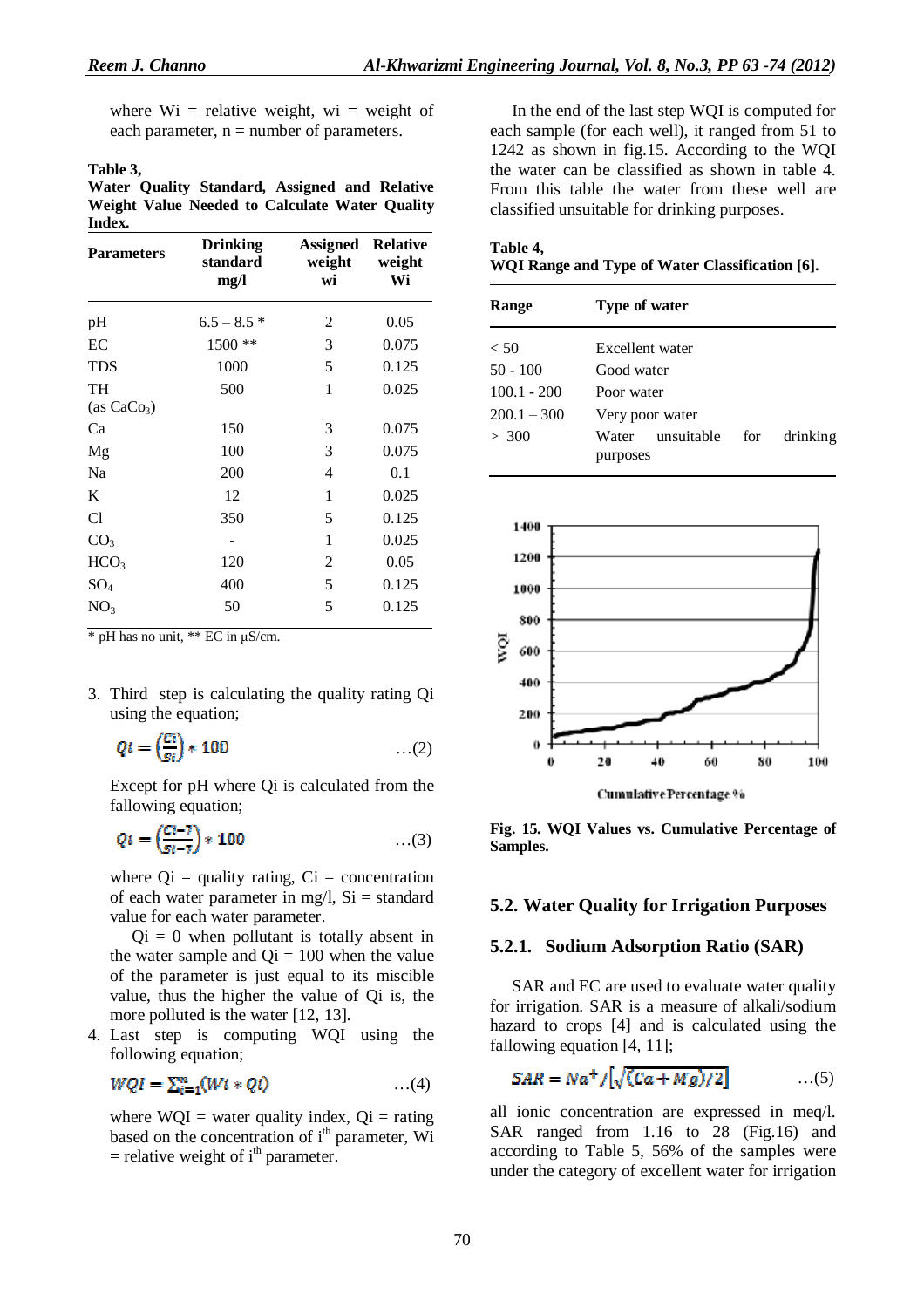and 33% of samples were under the category of good water for irrigation.



**Fig. 16. SAR Values vs. Cumulative Percentage of Samples.**

**Table 5, Classification of Ground Water for Irrigation Based on SAR [4].** 

| <b>Quality of water</b> | Sodium adsorption ratio<br>(SAR) |  |
|-------------------------|----------------------------------|--|
| Excellent               | < 10                             |  |
| Good                    | $10-18$                          |  |
| Doubtful                | 18-26                            |  |
| unsuitable              | >26                              |  |

#### **5.2.2.Residual Sodium Carbonate (RSC)**

RSC is an indicator to the hazards effect of carbonate and bicarbonate on irrigation water, and is calculated using the formula [4, 11];

$$
RSC = [(HCO3 + CO3) - (Ca + Mg)] \qquad ...(6)
$$

where RSC and all ionic are expressed in meq/l. Based on table 6, fig.17 shows that all samples are good for irrigation.

**Table 6, Classification of Irrigation Water Based on RSC [15, 4].** 

| $1 - 7 - 7$<br><b>Quality of</b><br><b>Irrigation Water</b> | <b>Residual Sodium Carbonate</b><br>$(RSC)$ in meq/l |  |
|-------------------------------------------------------------|------------------------------------------------------|--|
| Good                                                        | < 1.25                                               |  |
| Unsuitable                                                  | >2.5                                                 |  |



**Fig. 17. RSC Values vs. Cumulative Percentage of Samples.**

#### **5.2.3. Sodium Percentage (Na%)**

Na reacts with soil to reduce its permeability and support little or no plant growth so it is considered vital for determining ground water suitability for irrigation and is usually expressed in terms of percentage sodium calculated using the formula [4];

# $Na\% = (Na + K) * 100 / (Ca + Mg + Na + K)$ …(7)



**Fig. 18. Na% Values vs. Cumulative Percentage of Samples.** 

all ionic concentration are in meq/l, based on Na% < 35 in ground water is suitable for irrigation purposes [4], with Na% ranging from 18.43 to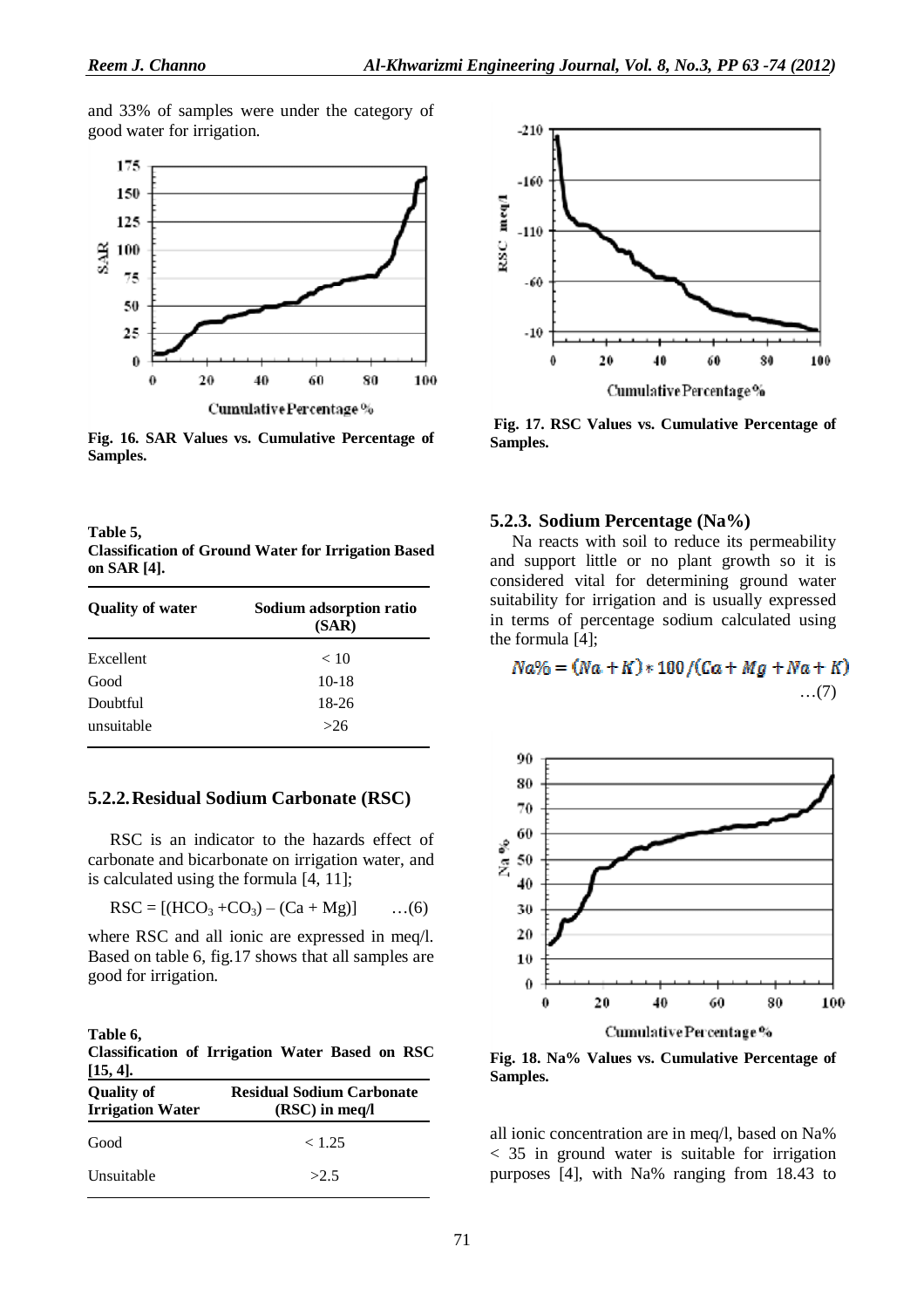85.67 (Fig.18), only 14% of samples are suitable for irrigation purposes depending on Na%.

# **5.3. Water Quality for Animal Use**

Tables 7 and 8 show the range of TDS in drinking water for animal use.

#### **Table 7,**

**TDS Range and Type of Animal Classification [14].** 

| <b>TDS</b> Range<br>(mg/l) | <b>Type of animal</b> |  |
|----------------------------|-----------------------|--|
| < 1000                     | Domestic Animals      |  |
| $1000 - 3000$              | <b>Horses</b>         |  |
| $3000 - 5000$              | Milk-Livestock        |  |
| $5000 - 7000$              | Meet-Livestock        |  |
| > 7000                     | Sheep                 |  |

**Table 8,** 

**Classification of Ground Water Depending on TDS [14].** 

| <b>TDS</b> Range<br>(mg/l) | Type of water                       |          |
|----------------------------|-------------------------------------|----------|
| 2860                       | Excellent water                     |          |
| 6435                       | Good water                          |          |
| 7150                       | Poor water                          |          |
| 10000                      | Very poor water                     |          |
| 12900                      | unsuitable for<br>Water<br>purposes | drinking |

On basis of Table 8 classification, Fig. $\%$  shows that 41% of samples are within excellent ground water for animal use, while 33% are within good water category. Then 74% of samples are suitable for animal use especially for sheep and meetlivestock animals.

# **6. Conclusion**

# **6.1. Using the Groundwater as Drinking Water for Human**

Depending on WQI values which are more than 50, all samples are not to be used for drinking water, because of the high concentrations of one or more of the water parameters which are above the permissible limitation (depending on Iraqi and WHO drinking water standards) this cause increasing in the WQI value, which means decreasing in water quality.

# **6.2. Using the Groundwater for Irrigation**

Depending on SAR and RSC values, the groundwater samples could be used for irrigation but this water may affect the physical properties of the soil because of the high value of sodium percentage in most of the samples. High sodium percentage will reduce the permeability of the soil and water infiltration slows to near zero which effects plant growth. An application of gypsum  $(CaSO<sub>4</sub>2H<sub>2</sub>O)$  to the soil will reduce the effect of this problem because sodium will react with sulfate to form sodium sulfate  $(Na_2SO_4)$  which is a highly water soluble material that is leached from the soil.

# **6.3. Using the Groundwater for Animals**

The study showed that depending on TDS values of the groundwater samples, that the water is suitable to be used for animals especially for sheeps and meet livestock animals.

# **7. References**

- [1]Gilbert M. Masters, Wendell P. Ela, "Introduction to environmental engineering and science", third edition, pp.(176-178), 2008.
- [2]Mark J. Hammer, Mark J. Hamme, Jr., "Water and wastewater technology", sixth edition, pp.(127,128,155), 2009.
- [3]T. Meenambal, R.N. Uma, K. Murali, "Principles of environmental science and engineering", pp. 2, 2005.
- [4]Nosart Aghazadeh and Asghar Asghari Mogaddam, "Assessment of groundwater quality and its suitability for drinking and agricultural uses in the Oshnavieh area, northwest of Iran", journal of environmental protection, vol. 1, no. 1, march 2010.
- [5]R. K. Khitoliya, "Environmental pollution, management and control for sustainable development", pp. 39, 2007.
- [6]Mouna Ketata-Rokbani, Monce Gueddari, Rashida Bouhlila, " Use of geographical information system and water quality index to assess groundwater quality in El Khairat deep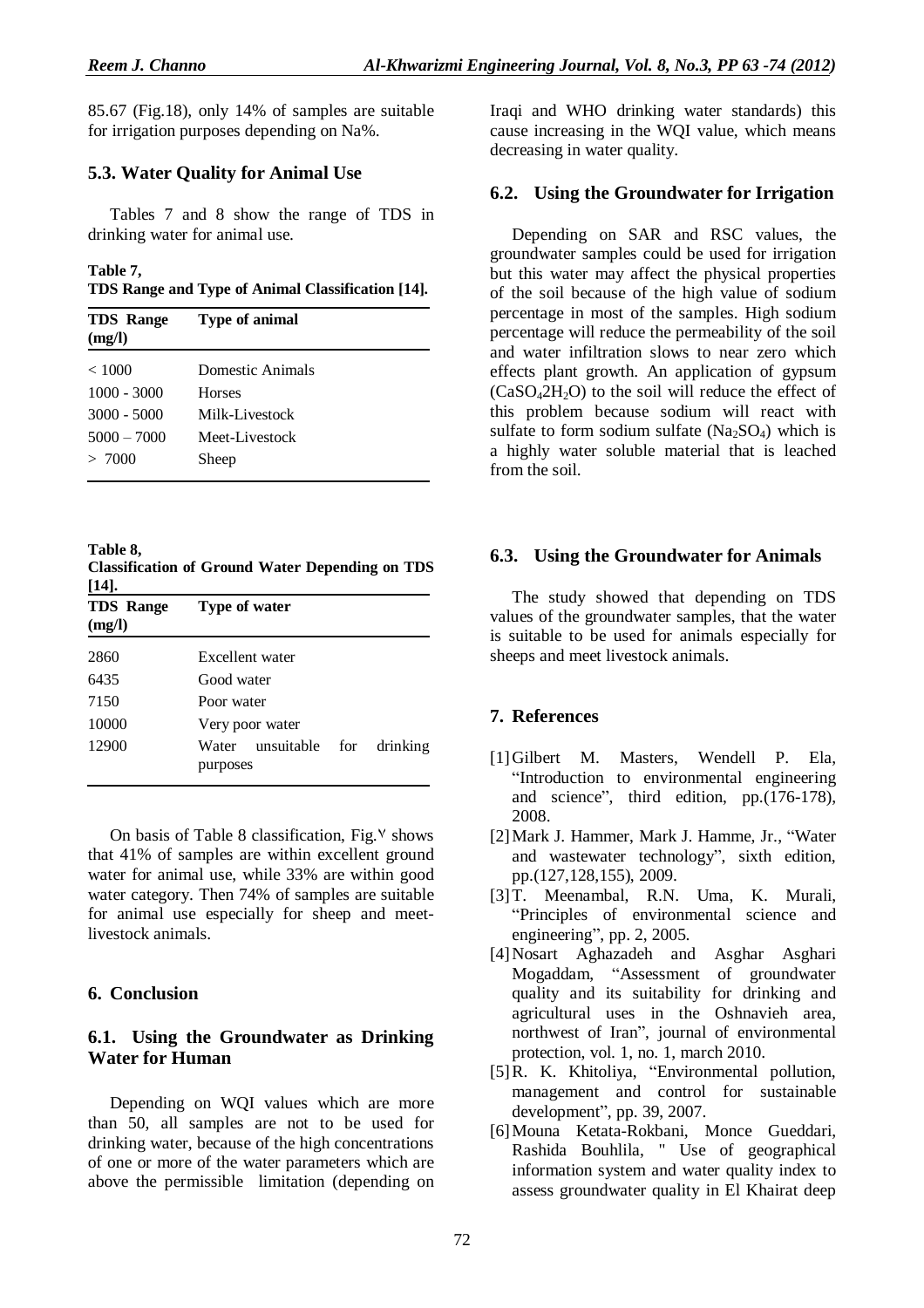aquifer (Enfidha, Tunisian Sahel", iranica journal of energy and environment 2 (2): 133- 144, 2011.

- [7]http:// ar.wikipedia.org/wiki/العراق سكان.
- [8]http:// [www.baghdad.gov.iq/](http://www.baghdad.gov.iq/)بغداد موسوعة / الموقع .الجغرافي لمدینة بغداد
- [9]Oliver Schmoll, Guy Howard, John Chilton, Ingrid Chorus, "Protecting groundwater for health", WHO, 2006.
- [10] Swarna Latha. P, Nageswara Rao. K, "Assessment and spatial distribution of quality of groundwater in Zone-II and III, greate Visakhapatnam, India using water quality index (WQI) and GIS", international journal of environmental scinces, vol. 1, no. 2, 2010.
- [11] M. Vasanthavigar, K. Srinivasamoorthy, et al, "Application of water quality index for groundwater quality assessment: Thirumanimuttar sub-basin, Tamilnadu, India" environmental monitoring and

assessment, vol.171, no. 1-4, December 2010.

- [12] Abdul Hameed M. J., Haider S. Abid, Bahram K. Maulood, "Application of water quality index for assessment of Dokan lake ecosystem, Kurdistan region, Iraq", journal of water resource and protection, 2, 792-798, 2010.
- [13] Abdul Hameed M. J. Alobaidy, Bahram K. Maulood, Abass J. Kadem, "Evaluating raw and treated water quality of Tigris river within Baghdad by index analysis", journal of water resource and protection, 2, 629-635, 2010.
- وزارة الموارد المائیة العراقیة/ المدیریة العامة لحفر الابار [14] المائیة، "ھیدرولوجیة مدینة بغداد"، كانون الثاني .٢٠٠٥
- وزارة التخطیط والتعاون الانمائي العراقیة/ الجھاز [15] المركزي للتقییس والسیطرة النوعیة، "المواصفات القیاسیة العراقیة لمیاه الشرب رقم ٤١٧"